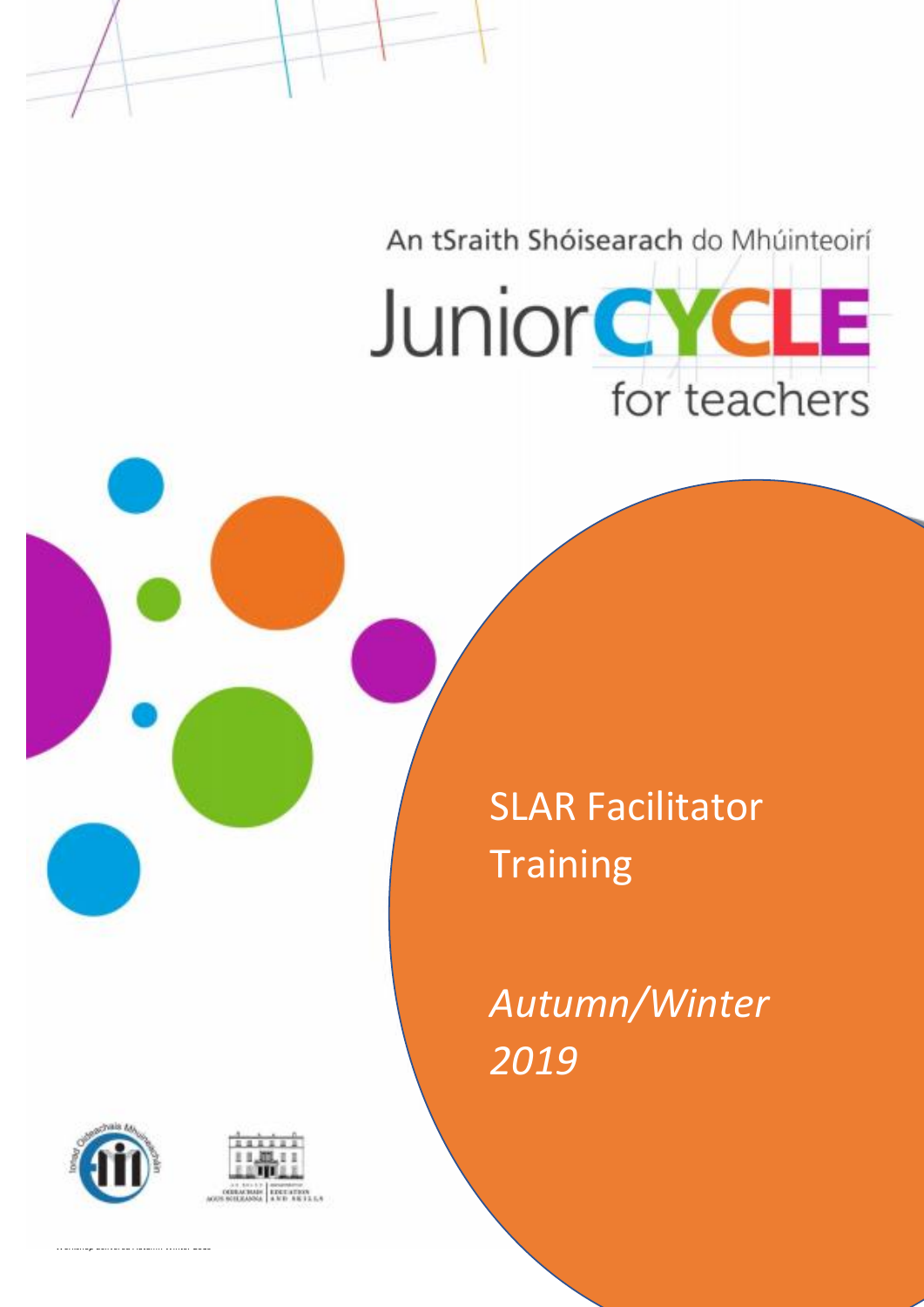# **Glossary of Terms**

#### **Formative Assessment** (Framework p. 35-36)

The junior cycle will be underpinned by the further integration of formative assessment as a normal part of teaching and learning in classrooms. Formative assessment involves teachers and students reflecting on how learning is progressing and deciding next steps to ensure successful outcomes. A vital part of formative assessment is the feedback that teachers provide to their students. Through a range of assessment activities, the teacher helps the student to identify what has been achieved and where there is room for further learning and development. To facilitate the type of learning envisaged above, the role of the teacher and the dynamics of the teacher-student relationship will evolve. Teachers will place a greater emphasis on integrating assessment into their teaching so they can better monitor students' progress in learning and identify how they can support students to reflect on and critically analyse their own learning.

#### **Junior Cycle Profile of Achievement** (Framework p. 46)

The JCPA will reward achievement across all areas of learning as applicable: Subjects, Short Courses, Wellbeing, Priority Learning Units, other areas of learning. The JCPA will draw upon and report on achievement across all elements of assessment including ongoing, formative assessment; Classroom-Based Assessments; and SEC grades which include results from the state-certified examinations and the Assessment Tasks. The JCPA will have a nationally determined format. It will be compiled by the school and received by students in the autumn following third year, when all assessment results from the SEC and the school are available and confirmed.

### **Learning Intentions and Learning Outcomes** (NCCA Glossary of Terms)

**Learning Intention:** A learning intention for a lesson or series of lessons is a statement, created by the teacher, which describes clearly what the teacher wants the students to know, understand and be able to do as a result of the learning and teaching activities.

**Learning Outcomes:** Learning outcomes are statements in curriculum specifications to describe the understanding, skills and values students should be able to demonstrate after a period of learning.

**Success Criteria** (NCCA Glossary of Terms) Success criteria are linked to learning intentions. They are developed by the teacher and/or the student and describe what success looks like. They help the teacher and student to make judgements about the quality of student learning.

**Summative Assessment** (NCCA Glossary of Terms) Assessment is summative when it is used to evaluate student learning at the

end of the instructional process or of a period of learning. The purpose is to summarise the students' achievements and to determine whether and to what degree the students have demonstrated understanding of that learning by comparing it against agreed success criteria or features of quality.

#### **Unit of Learning**

A unit of learning links learning outcomes which clearly set out what the students should know, understand, and be able to do as a result of the learning and teaching activities within that unit.

#### **Classroom-Based Assessments (CBA)**

Classroom-Based Assessments are best described as the occasions when the teacher assesses the students using the specific tasks set out in the subject specification. The tasks are clearly described, as are the criteria for assessment to support teacher judgement. The criteria are found in the features of quality linked to each Classroom-Based Assessment. Although the assessment is similar to the formative assessment that occurs every day in class, in the case of Classroom-Based Assessment the teacher's judgement is recorded for Subject Learning and Assessment Review and is used in the school's reporting to parents and students.

#### **Features of Quality**

The features of quality support student and teacher judgement of the Classroom-Based Assessments and are the criteria that will be used by teachers to assess the pieces of student work.

### **Subject Learning and Assessment Review (SLAR) Meetings** (Framework p. 39-40)

In Subject Learning and Assessment Review meetings, teachers will share and discuss samples of their assessments of student work and build a common understanding about the quality of student learning. Each Subject Learning and Assessment Review meeting will be subject-specific and will focus on the Classroom-Based Assessment undertaken by the particular year group.

#### **Assessment Task (AT)**

The Assessment Task is a written task completed by students during class time, which is not marked by the class teacher, but is sent to the State Examinations Commission for marking. The Assessment Task is specified by the NCCA and is related to the learning outcomes on which the second Classroom-Based Assessment is based.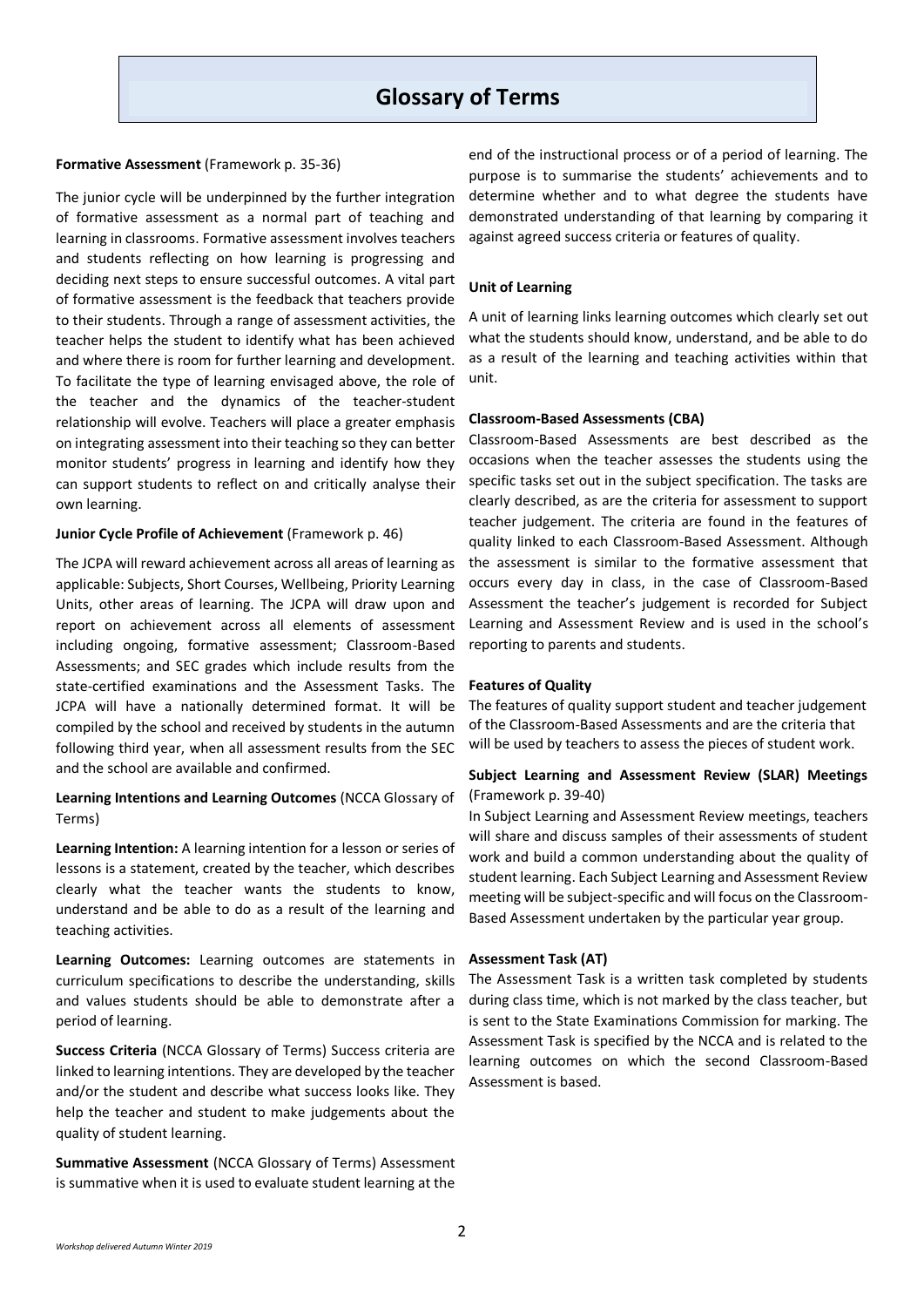**What do we need to have in place to ensure we get the most out of this session?** 

**Agreed ways of working together** 

# **The Role of the Facilitator at a SLAR meeting**

| What do I know? | What would I like to know? |
|-----------------|----------------------------|
|                 |                            |
|                 |                            |
|                 |                            |
|                 |                            |
|                 |                            |
|                 |                            |
|                 |                            |
|                 |                            |
|                 |                            |
|                 |                            |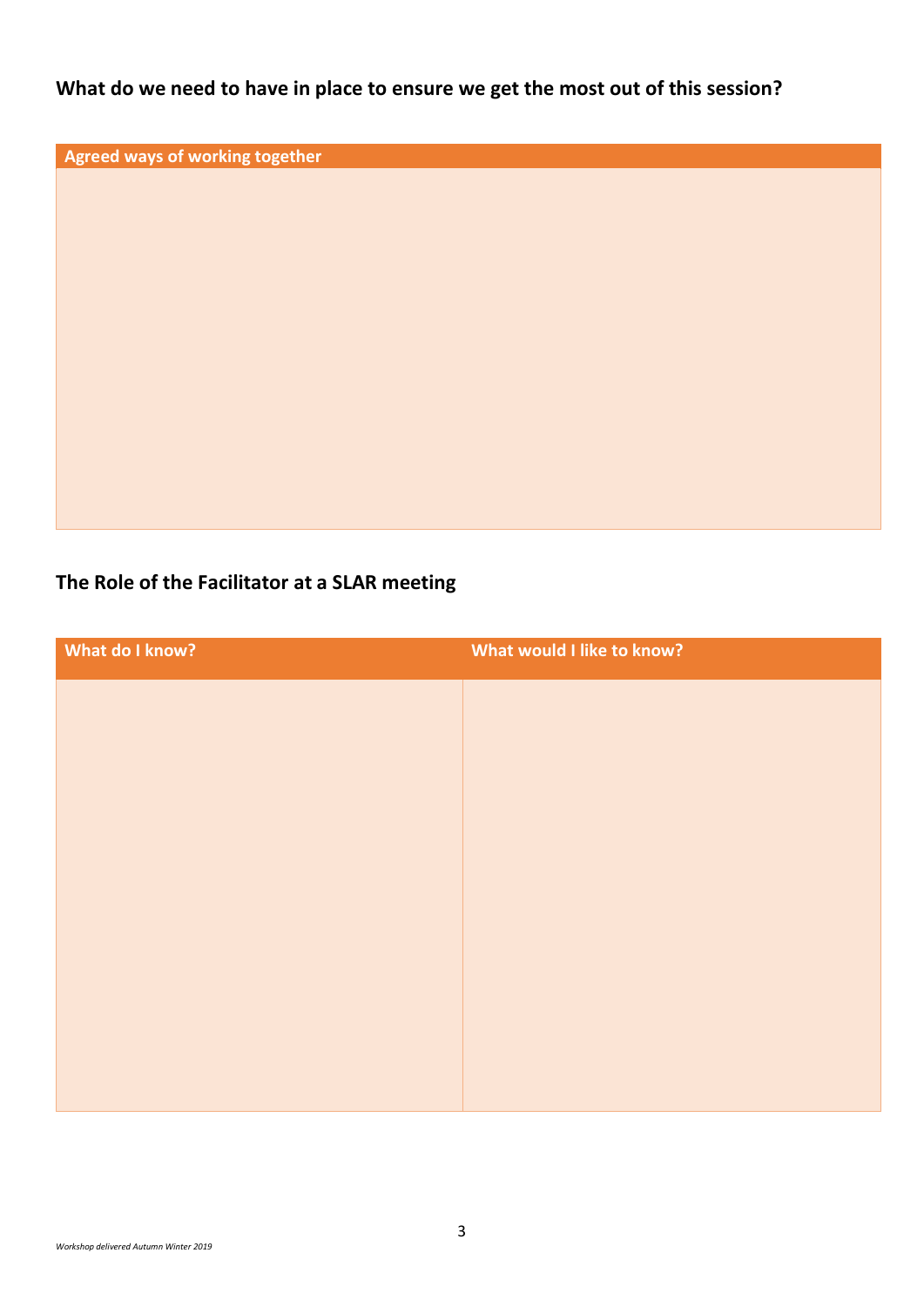## **Before the SLAR meeting**

As a first step, teachers may find it helpful to review some of the relevant NCCA annotated examples prior to coming to decisions about their own students' work.

Once students have completed their Classroom-Based Assessment, the teacher will carry out a provisional assessment of the students' work based on the Features of Quality. These provisional assessments may be modified in light of the discussions that take place at the Subject Learning and Assessment Review meeting.

The teacher will make a note of the descriptor allocated to each student and any other point they may wish or find useful to refer to during and after the Subject Learning and Assessment Review meeting. This note will be for the teacher's own use. It might also be useful to make notes which could be referred to during the meeting.

In preparation for the Subject Learning and Assessment Review meeting, each teacher will identify one sample of student's work for each descriptor, where feasible, and will have these available for discussion at the meeting.

**What could help me as a facilitator to prepare for our SLAR meeting?**

# **During the SLAR meeting**

The facilitator explains that the purpose of the meeting is to support consistency of judgement about students' work and to develop a common understanding about the quality of student learning. The value of the meeting in providing feedback to students on how they might improve their work should also be highlighted.

- The facilitator asks one member of staff to introduce a sample of work they have assessed Yet to meet expectations. Following a short introduction by the teacher, the facilitator leads a general discussion on the extent to which the student's work matches the relevant Features of Quality. If the meeting affirms the judgement, this is noted in the meeting record by the facilitator.
- Where there is a lack of agreement, the facilitator should refer to relevant annotated examples of student work provided by the NCCA and, if appropriate, a couple of examples of student work that other teachers in the group have assessed and awarded that descriptor to.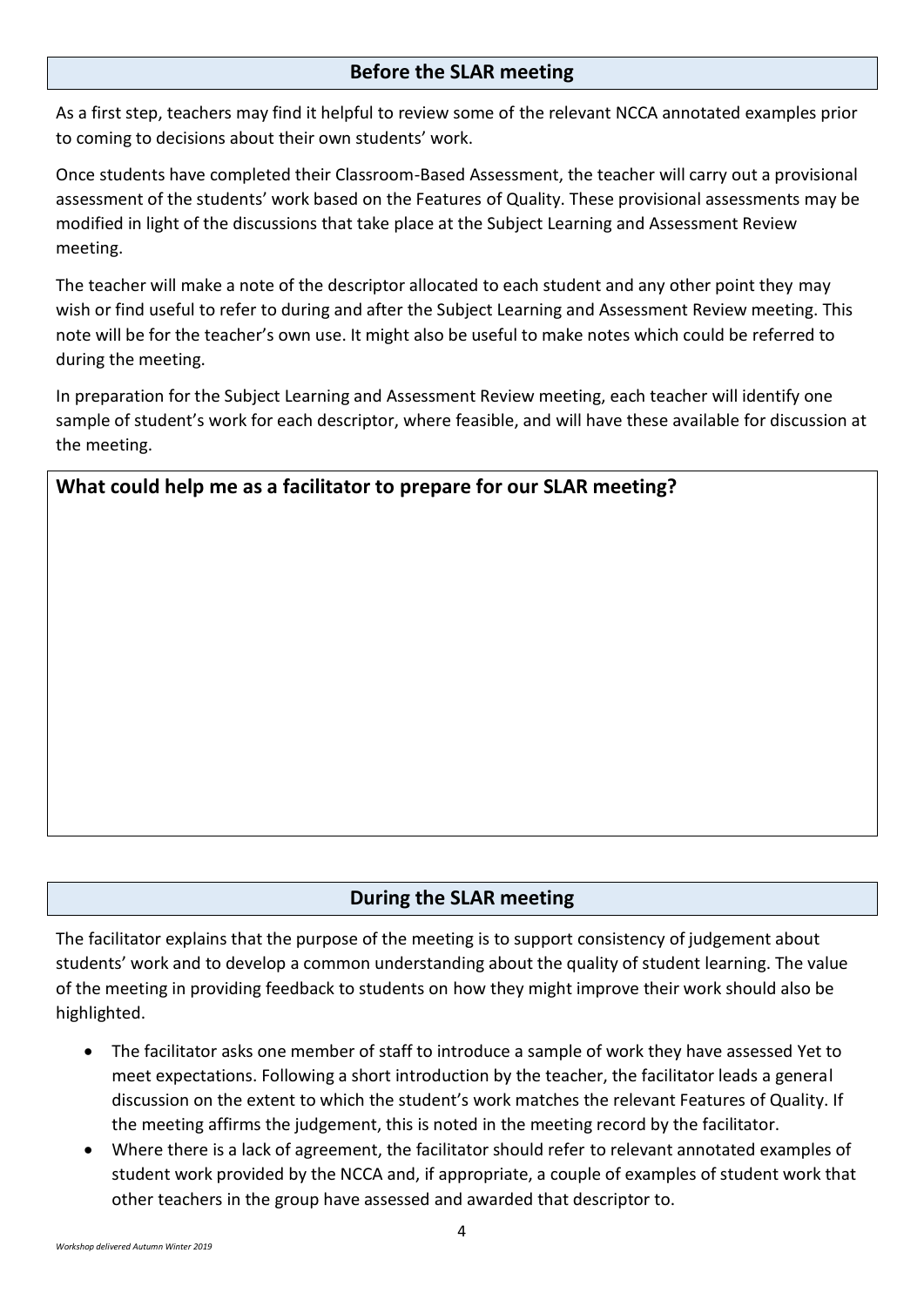- The facilitator should look to establish consensus during the discussion of examples but the emphasis should be on developing teachers' professional knowledge and skills rather than on seeking unanimous agreement over every Feature of Quality in every example.
- The emphasis in affirming judgements during the review meetings should always be on a 'best fit' approach which allows teachers to agree the descriptor that 'on-balance' is most appropriate for the work being assessed.
- While reasonable time should be allowed for discussion, the facilitator should use his/her professional judgement to decide when it would be appropriate to proceed to the next sample.
- If possible, there should be discussion of at least two samples for each descriptor and the facilitator should ensure that each teacher has at least one of their samples discussed during the meeting.
- The process is repeated, in turn, with samples assessed as In line with expectations, Above expectations and Exceptional being discussed and shared in the group. At the end of the meeting, the facilitator briefly summarises the key points from the discussion.

| What could we do to make the SLAR<br>experience a success? | What are the potential challenges? |
|------------------------------------------------------------|------------------------------------|
|                                                            |                                    |
|                                                            |                                    |
|                                                            |                                    |
|                                                            |                                    |
|                                                            |                                    |
|                                                            |                                    |
|                                                            |                                    |
|                                                            |                                    |
|                                                            |                                    |
|                                                            |                                    |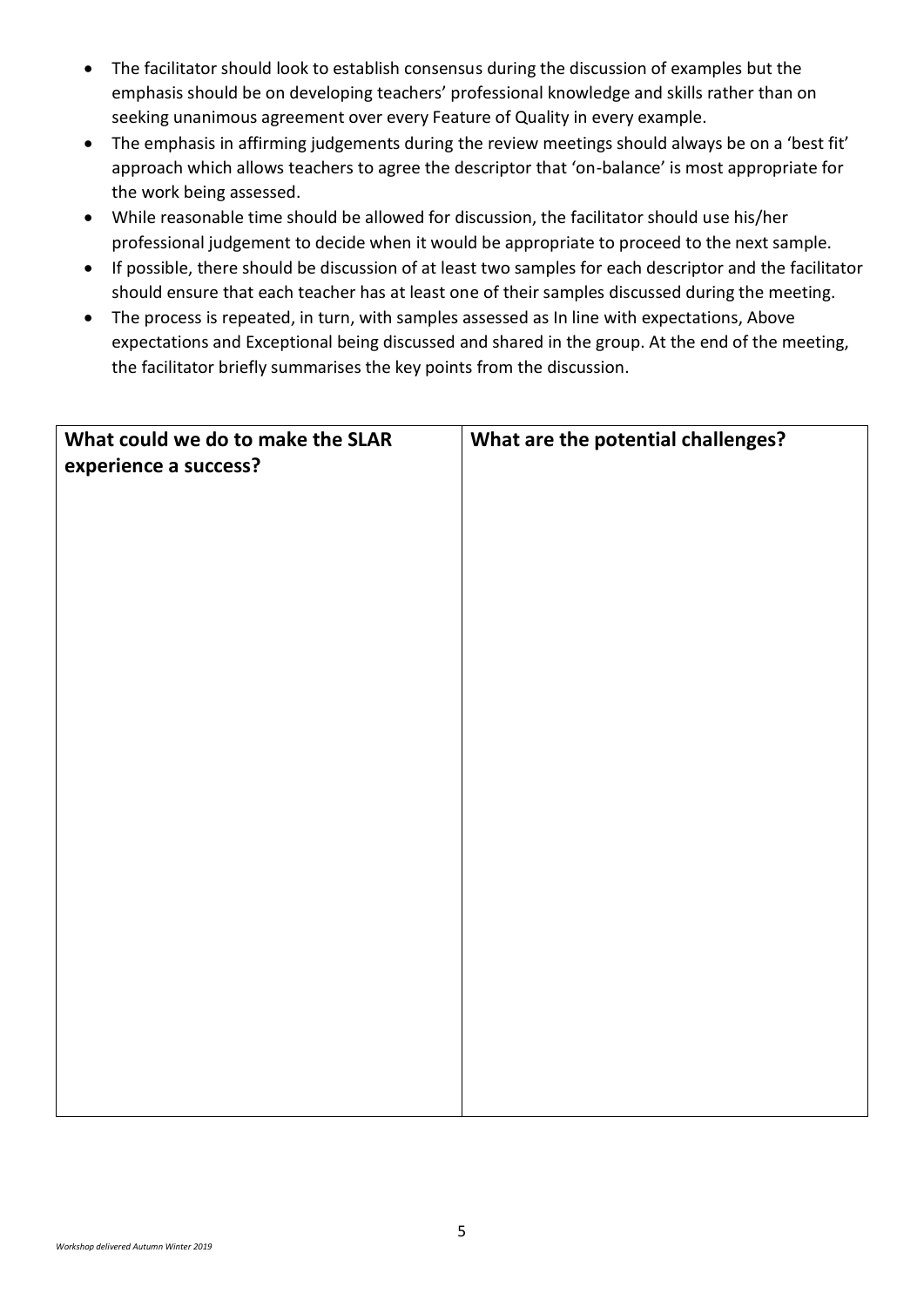# **Personal Facilitation Skills Audit**

*Reflect on the facilitation skills below and rank your current confidence level using a scale of 1 to 5.*

| <b>Not Confident</b>                                                                                          | <b>Quietly Confident</b> | <b>Very Confident</b> |              |
|---------------------------------------------------------------------------------------------------------------|--------------------------|-----------------------|--------------|
| <b>Facilitation Skill</b>                                                                                     | <b>My Rating</b>         |                       |              |
|                                                                                                               |                          | <b>Before</b>         | <b>After</b> |
| Would have confidence opening the meeting, clarifying its purpose and establishing ways of working together   |                          |                       |              |
| Skilled at active listening, paraphrasing and summarising key points                                          |                          |                       |              |
| Able to manage time and maintain a good pace                                                                  |                          |                       |              |
| Able to conduct meetings in an orderly and effective manner                                                   |                          |                       |              |
| Knowledge of techniques for getting active participation and encouraging discussion                           |                          |                       |              |
| Confident asking good probing questions that challenge one's own and others' assumptions in a non-threatening |                          |                       |              |
| way                                                                                                           |                          |                       |              |
| Able to stop the action and check how things are going                                                        |                          |                       |              |
| Able to manage debate between participants and remain focused                                                 |                          |                       |              |
| Able to deal with resistance non-defensively                                                                  |                          |                       |              |

| What strengths have I identified? | What are possible areas for development? |
|-----------------------------------|------------------------------------------|
|                                   |                                          |
|                                   |                                          |
|                                   |                                          |
|                                   |                                          |
|                                   |                                          |
|                                   |                                          |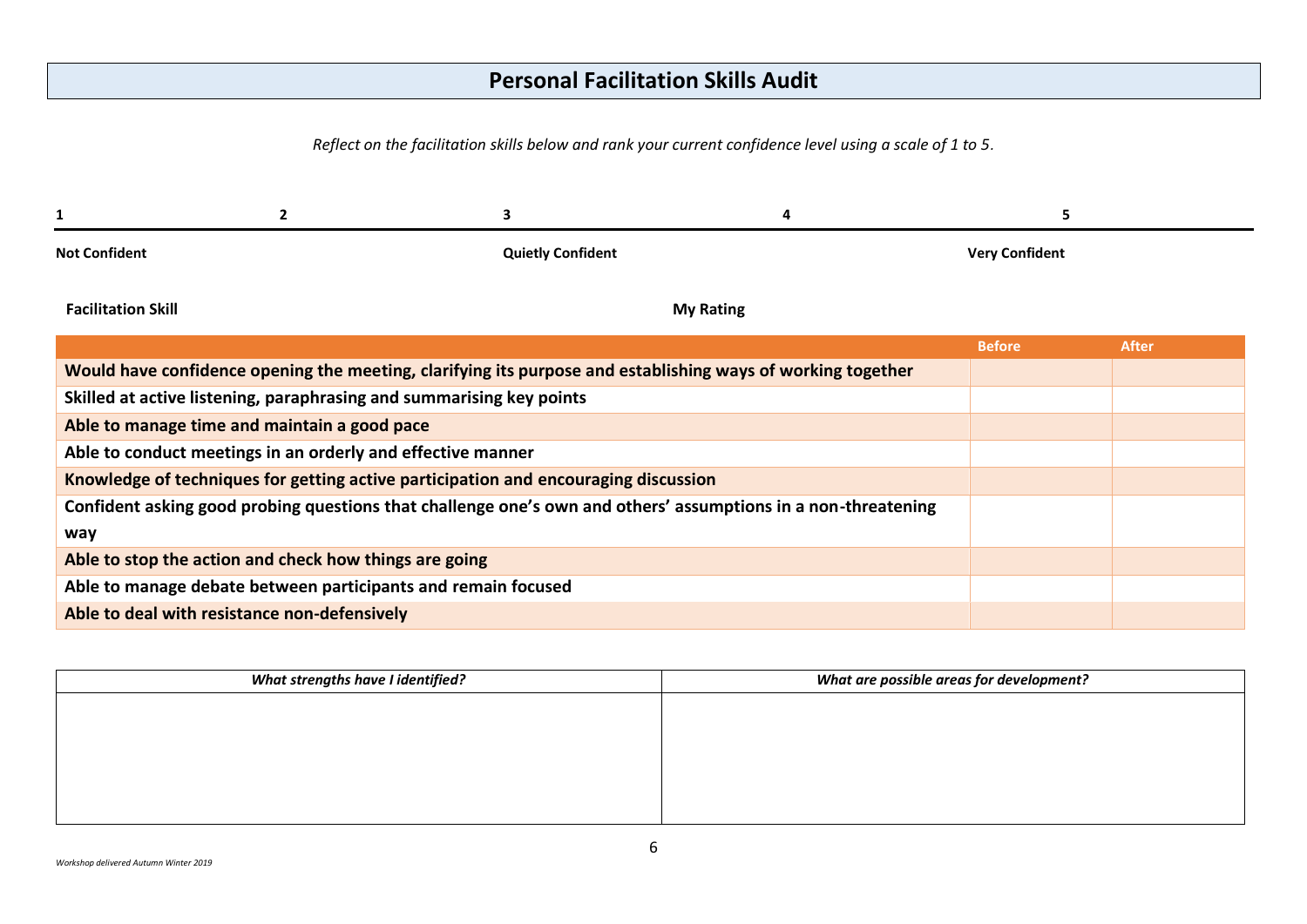## **Effective Questioning**

How a question is posed can sometimes unintentionally put people off. Thinking about how you word questions can be important in opening up responses.

Some useful questions to use are:

- Tell us more about that…
- What has worked well here in terms of the Features of Quality?
- What are the strengths of this piece of work?
- What are the areas for development in the work?
- How could this work be improved?



**Stop:** If you feel the conversation has moved in an unhelpful direction, don't be afraid to stop the meeting and directly address what is happening. The longer something is allowed to rumble on, the more difficult it is to manage. Don't feel that you need to respond or react to things immediately. Allowing silence can be very powerful and will demonstrate that you are confident in your facilitation.

**Clarify:** It may be an idea to ask some questions to diagnose what is happening and why. Or it may be enough to simply allow yourself a moment to take stock of what is happening. Are participants confused by the process? Is there a greater underlying issue in relation to the process? Has the group fallen back into old ways of working?

**Organise:** Once you have taken a moment to understand what is going on, you can decide how best to deal with the situation. Possible approaches include: simple clarifications, reminding participants of the norms, documenting issues for discussion at the next department meeting, inviting others to offer their perspective. If the discussion about a topic has become particularly heated and it is difficult to reach consensus, suggest putting the topic 'on ice' and coming back to it later.

**Proceed:** Once you have allowed yourself a moment to clarify and organise, you will be ready to proceed. Phrases like "I think we may have a misunderstanding as to what we should be doing right now. I may not have been clear so I will run through the process again" or "John, I appreciate all the challenges you are having with your 2<sup>nd</sup> years. I think we should put behaviour management on the agenda for the next meeting. However, I am conscious of time and the purpose of today's meeting is…" or "It is great to see how engaged everyone is in the process. However, we agreed at the beginning that we wouldn't interrupt one another so can I ask that we stick to that agreement please."

**Examine Progress:** As the facilitator, you need to remain constantly alert and constantly review the progress of the group.

Adapted from Mike Clayton *Handling Resistance Pocket Book* and David Allen and Tina Blythe *Facilitating for Learning; tools for teacher groups of all kin*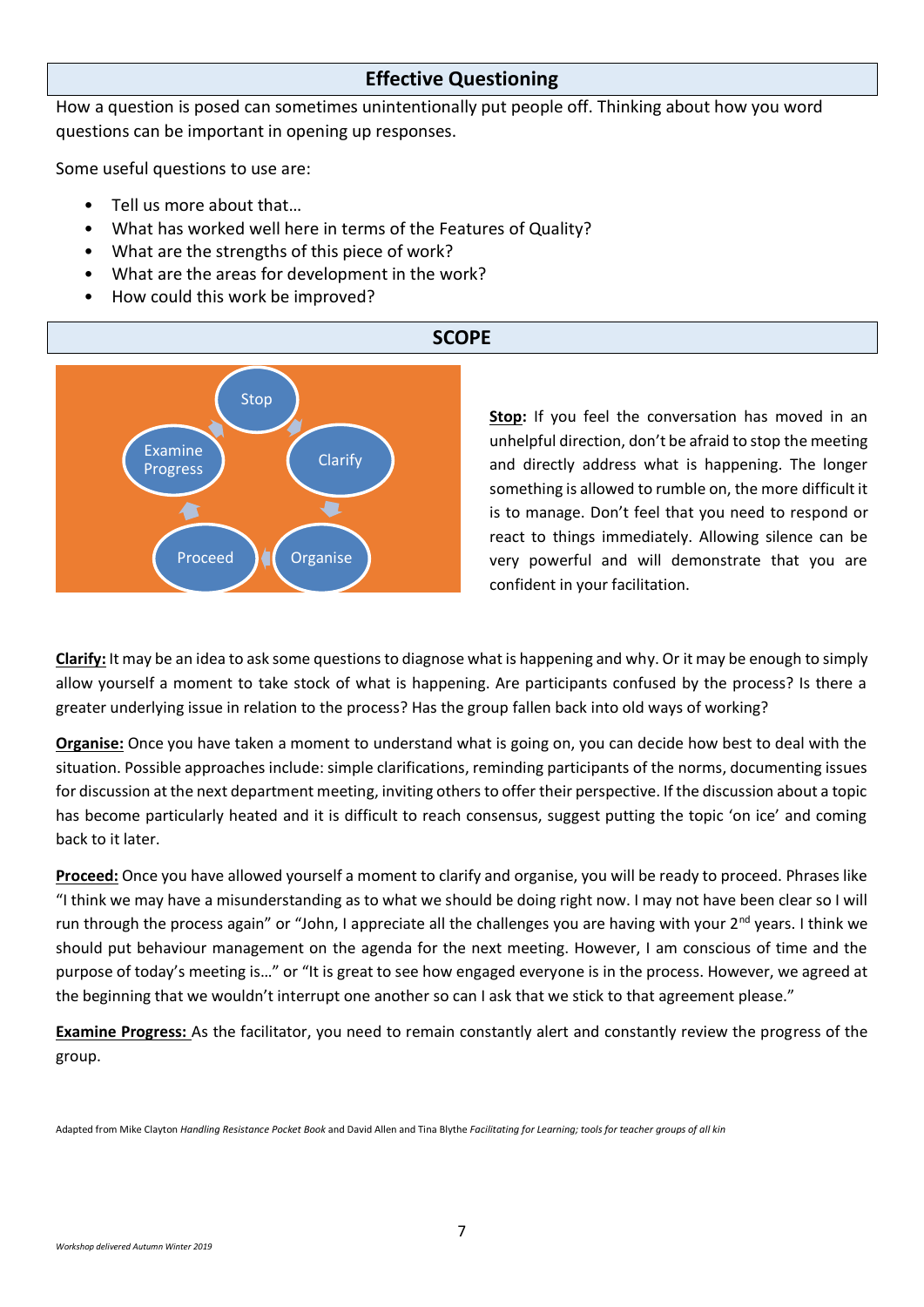## **SLAR Meeting in Action: Professional Learning**

| <b>My observations</b> | <b>Notes from others</b> |  |  |
|------------------------|--------------------------|--|--|
|                        |                          |  |  |
|                        |                          |  |  |
|                        |                          |  |  |
|                        |                          |  |  |
|                        |                          |  |  |
|                        |                          |  |  |
|                        |                          |  |  |
|                        |                          |  |  |
|                        |                          |  |  |
|                        |                          |  |  |
|                        |                          |  |  |

Whilst watching this video of a SLAR meeting in action, reflect on our discussions this evening.

# **After the SLAR meeting**

After the meeting, each teacher considers the assessment of their students' work based on the outcomes of the meeting and, where it is considered necessary, makes the appropriate adjustments to their provisional assessments. Following the Subject Learning and Assessment Review meeting, the facilitator submits their report from the meeting, focusing on the outcomes of the discussion of student work at the meeting, and submits it to the school principal.

The facilitator may also ask teachers, should they wish, to contribute some student work to a bank of examples:

- To support the induction of new teachers
- To support future Subject Learning and Assessment Review meetings
- To use with students and parents in demonstrating the standard of work achieved *Suggestions from* [www.ncca.ie/en/junior-cycle/assessment-and-reporting/slar-meetings](http://www.ncca.ie/en/junior-cycle/assessment-and-reporting/slar-meetings)

*How can the learning from the SLAR process support our practice as teachers and our subject department in the future?*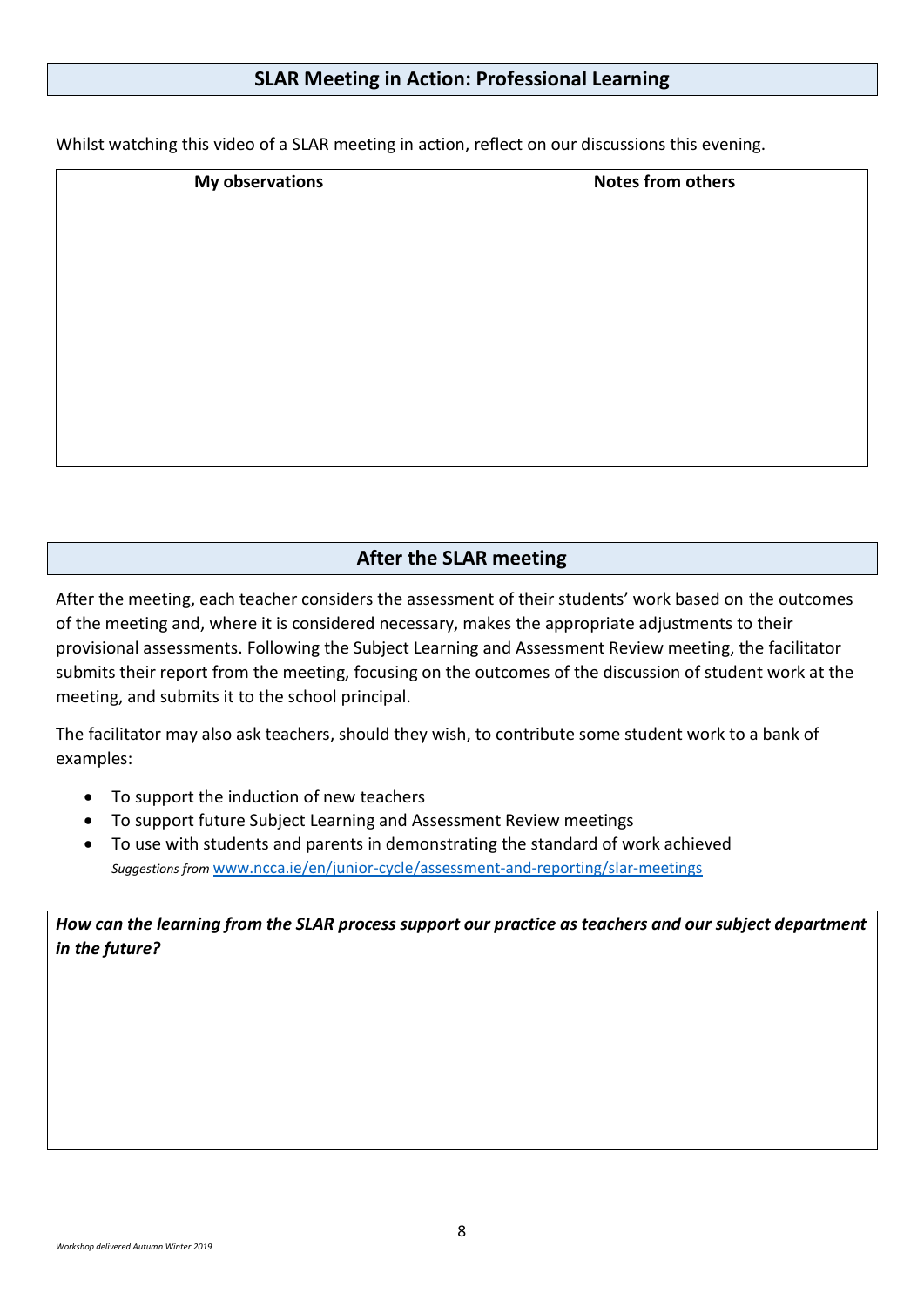# **SLAR Meetings: Before, During and After**

| <b>Before the SLAR Meeting</b> |                                                                                                                                                                                                                                                                                                                                                                                                                                                            |  |  |
|--------------------------------|------------------------------------------------------------------------------------------------------------------------------------------------------------------------------------------------------------------------------------------------------------------------------------------------------------------------------------------------------------------------------------------------------------------------------------------------------------|--|--|
| <b>Teachers will</b>           |                                                                                                                                                                                                                                                                                                                                                                                                                                                            |  |  |
|                                | Assess student work based on the Features of Quality<br>Review relevant NCCA annotated examples as necessary (www.curriculumonline.ie)<br>Record the descriptor and any other relevant points that may be useful to refer to during the<br><b>SLAR</b> meeting<br>Identify one example, where possible, for each descriptor, to be used in the SLAR meeting<br>Submit details of samples of work for discussion to the facilitator before the SLAR meeting |  |  |
| <b>Facilitators will</b>       |                                                                                                                                                                                                                                                                                                                                                                                                                                                            |  |  |
|                                | Collect & copy samples of work submitted by teachers                                                                                                                                                                                                                                                                                                                                                                                                       |  |  |
|                                | Develop a running order for the SLAR meeting                                                                                                                                                                                                                                                                                                                                                                                                               |  |  |
|                                | <b>During the SLAR Meeting</b>                                                                                                                                                                                                                                                                                                                                                                                                                             |  |  |
| <b>Teachers will</b>           |                                                                                                                                                                                                                                                                                                                                                                                                                                                            |  |  |
|                                | Introduce one sample at "Yet to Meet Expectations" level<br>Collaboratively review the piece of work                                                                                                                                                                                                                                                                                                                                                       |  |  |
|                                | Make note of the implications of decisions made during the meeting for the rest of the                                                                                                                                                                                                                                                                                                                                                                     |  |  |
|                                | student work that they have assessed                                                                                                                                                                                                                                                                                                                                                                                                                       |  |  |
|                                | Focus on a 'best fit' approach which allows teachers to agree the descriptors that on-balance                                                                                                                                                                                                                                                                                                                                                              |  |  |
|                                | is most appropriate for the work being discussed                                                                                                                                                                                                                                                                                                                                                                                                           |  |  |
|                                | Repeat the process, in turn, for a sample at each of the other descriptors                                                                                                                                                                                                                                                                                                                                                                                 |  |  |
| <b>Facilitators will</b>       |                                                                                                                                                                                                                                                                                                                                                                                                                                                            |  |  |
|                                | Open the meeting with a focus on consistency of judgement and a common understanding                                                                                                                                                                                                                                                                                                                                                                       |  |  |
|                                | about the quality of student learning                                                                                                                                                                                                                                                                                                                                                                                                                      |  |  |
|                                | Highlight the value of the meeting in providing feedback to students                                                                                                                                                                                                                                                                                                                                                                                       |  |  |
|                                | Lead the general discussion of samples of work and Descriptors and note any decisions made                                                                                                                                                                                                                                                                                                                                                                 |  |  |
|                                | Look to establish consensus but focus on the development of professional knowledge and                                                                                                                                                                                                                                                                                                                                                                     |  |  |
|                                | skills                                                                                                                                                                                                                                                                                                                                                                                                                                                     |  |  |
|                                | <b>After the SLAR Meeting</b>                                                                                                                                                                                                                                                                                                                                                                                                                              |  |  |
| <b>Teachers will</b>           |                                                                                                                                                                                                                                                                                                                                                                                                                                                            |  |  |
|                                | Consider the assessment of their students' work based on the SLAR meeting                                                                                                                                                                                                                                                                                                                                                                                  |  |  |
|                                | Report their final descriptors for each student                                                                                                                                                                                                                                                                                                                                                                                                            |  |  |
| <b>Facilitators will</b>       |                                                                                                                                                                                                                                                                                                                                                                                                                                                            |  |  |
|                                | Complete and submit the Facilitator's Report to the Principal                                                                                                                                                                                                                                                                                                                                                                                              |  |  |
|                                | Reflect on what worked well or what could be improved upon in the next SLAR meeting.<br>The Facilitator may also ask teachers, should they wish, to contribute some of their samples of                                                                                                                                                                                                                                                                    |  |  |
|                                | student work to a bank of examples:                                                                                                                                                                                                                                                                                                                                                                                                                        |  |  |
|                                | To support the induction of new teachers                                                                                                                                                                                                                                                                                                                                                                                                                   |  |  |
|                                | To support future SLAR meetings                                                                                                                                                                                                                                                                                                                                                                                                                            |  |  |
|                                | To use with students and parents in demonstrating the standard of work achieved                                                                                                                                                                                                                                                                                                                                                                            |  |  |



*Scan the QR Code to access the NCCA SLAR Toolkit*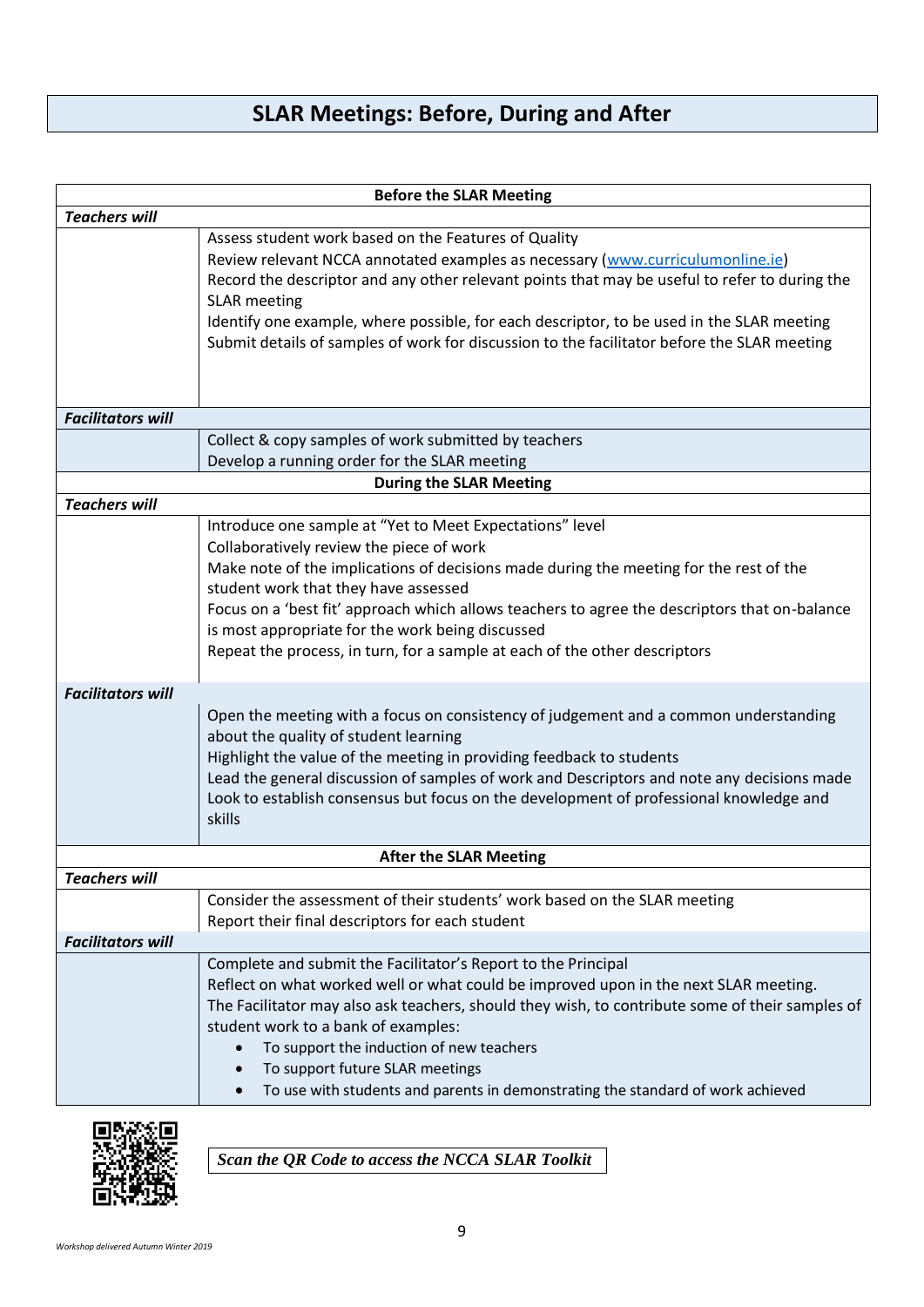# **Facilitator's Report**

| Subject:                  | Date/time |
|---------------------------|-----------|
| <b>Attendance</b>         |           |
| Key decisions taken       |           |
| Points of note for future |           |
| review meetings           |           |
| Any further outcomes?     |           |
| Facilitator:              |           |
| Date:                     |           |

# *Subject Learning and Assessment Review Meeting*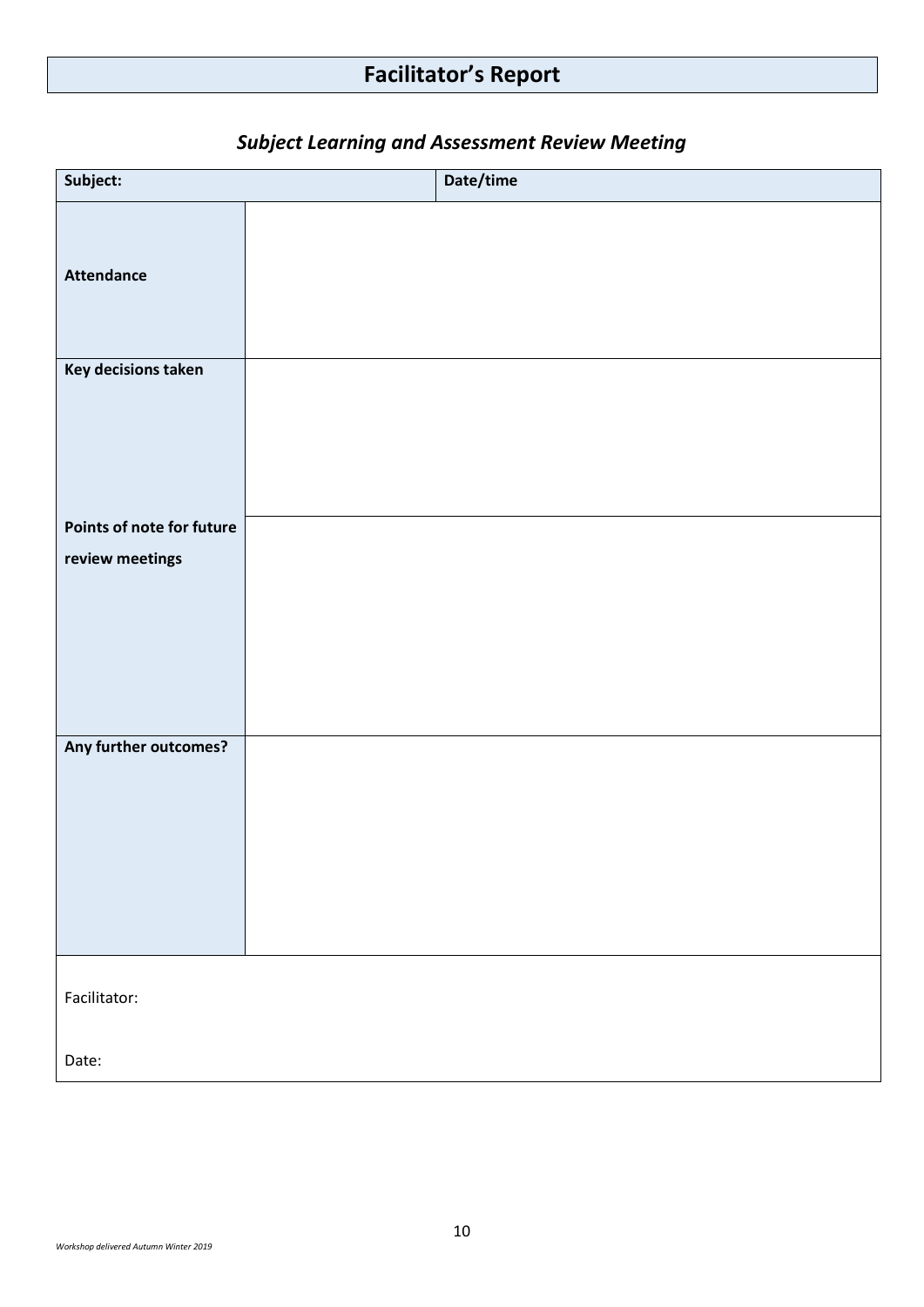# **Discussing Student Work During SLAR Meetings**

The **Facilitator** asks one teacher to introduce a sample of work they have assessed as **Yet to Meet Expectations** 

**\_\_\_\_\_\_\_\_\_\_\_\_\_\_\_\_\_\_\_\_\_\_\_\_\_\_\_\_\_\_\_\_\_\_\_\_\_\_\_\_\_\_\_\_\_\_\_\_\_\_\_\_\_\_\_\_\_\_\_\_\_\_\_\_\_\_\_\_\_\_\_\_\_\_\_**

**\_\_\_\_\_\_\_\_\_\_\_\_\_\_\_\_\_\_\_\_\_\_\_\_\_\_\_\_\_\_\_\_\_\_\_\_\_\_\_\_\_\_\_\_\_\_\_\_\_\_\_\_\_\_\_\_\_\_\_\_\_\_\_\_\_\_\_\_\_\_\_\_\_\_\_**

**\_\_\_\_\_\_\_\_\_\_\_\_\_\_\_\_\_\_\_\_\_\_\_\_\_\_\_\_\_\_\_\_\_\_\_\_\_\_\_\_\_\_\_\_\_\_\_\_\_\_\_\_\_\_\_\_\_\_\_\_\_\_\_\_\_\_\_\_\_\_\_\_\_\_\_**

**\_\_\_\_\_\_\_\_\_\_\_\_\_\_\_\_\_\_\_\_\_\_\_\_\_\_\_\_\_\_\_\_\_\_\_\_\_\_\_\_\_\_\_\_\_\_\_\_\_\_\_\_\_\_\_\_\_\_\_\_\_\_\_\_\_\_\_\_\_\_\_\_\_\_\_**

**\_\_\_\_\_\_\_\_\_\_\_\_\_\_\_\_\_\_\_\_\_\_\_\_\_\_\_\_\_\_\_\_\_\_\_\_\_\_\_\_\_\_\_\_\_\_\_\_\_\_\_\_\_\_\_\_\_\_\_\_\_\_\_\_\_\_\_\_\_\_\_\_\_\_\_**

**\_\_\_\_\_\_\_\_\_\_\_\_\_\_\_\_\_\_\_\_\_\_\_\_\_\_\_\_\_\_\_\_\_\_\_\_\_\_\_\_\_\_\_\_\_\_\_\_\_\_\_\_\_\_\_\_\_\_\_\_\_\_\_\_\_\_\_\_\_\_\_\_\_\_\_**

The **Teacher** presenting the piece gives a short introduction to the sample of work and the facilitator leads a general discussion on the extent to which the student's work matches the relevant **Features of Quality.** This **discussion** will involve input from all colleagues and will be **based on the Features of Quality**. The emphasis in affirming judgements during the SLAR meeting should always be on a **'best-fit'** approach which allows teachers to agree the Descriptor that **'on-balance'** is most appropriate for the work being assessed.

The **Facilitator** should **look to establish consensus** during the discussion of examples but the emphasis should be on **developing teachers' professional knowledge and skills** rather than on seeking unanimous agreement over every Feature of Quality in every example. It is strongly recommended that teachers in the Subject Department use the SLAR meeting to develop collaboration and focus on teaching, assessment and learning.

Where there is **agreement** and the meeting affirms the provisional judgement, this is noted in the meeting record by the facilitator.

Where there is a **lack of agreement**, the facilitator **should refer to relevant annotated examples of student work provided by the NCCA** and, if appropriate, an additional example of student work that other teachers in the group have assessed and awarded that descriptor to.

While reasonable time should be allowed for discussion, **the Facilitator should use his/her professional judgement to decide when it would be appropriate to proceed to the next sample**. The facilitator should endeavour to promote collaborative discussion and support discussions around teaching, assessment and learning. It may be useful to place a piece of work 'on ice' to support progressing the discussion.

The process above is repeated, in turn, with samples assessed as **In Line with Expectations**, **Above Expectations** and **Exceptional** being discussed and shared in the group.

At the end of the meeting, the facilitator briefly summarises the key points from the discussion. It is important that **each teacher notes the implications of the decisions made during the meeting** for the rest of the student work they have already assessed, particularly in the case of descriptors where their judgement did not align with the view of the majority of teachers at the meeting Teachers should also note any **feedback that might support student learning** moving forward

Adapted from: [www.ncca.ie/en/junior-cycle/assessment-and-reporting/slar-meetings](http://www.ncca.ie/en/junior-cycle/assessment-and-reporting/slar-meetings)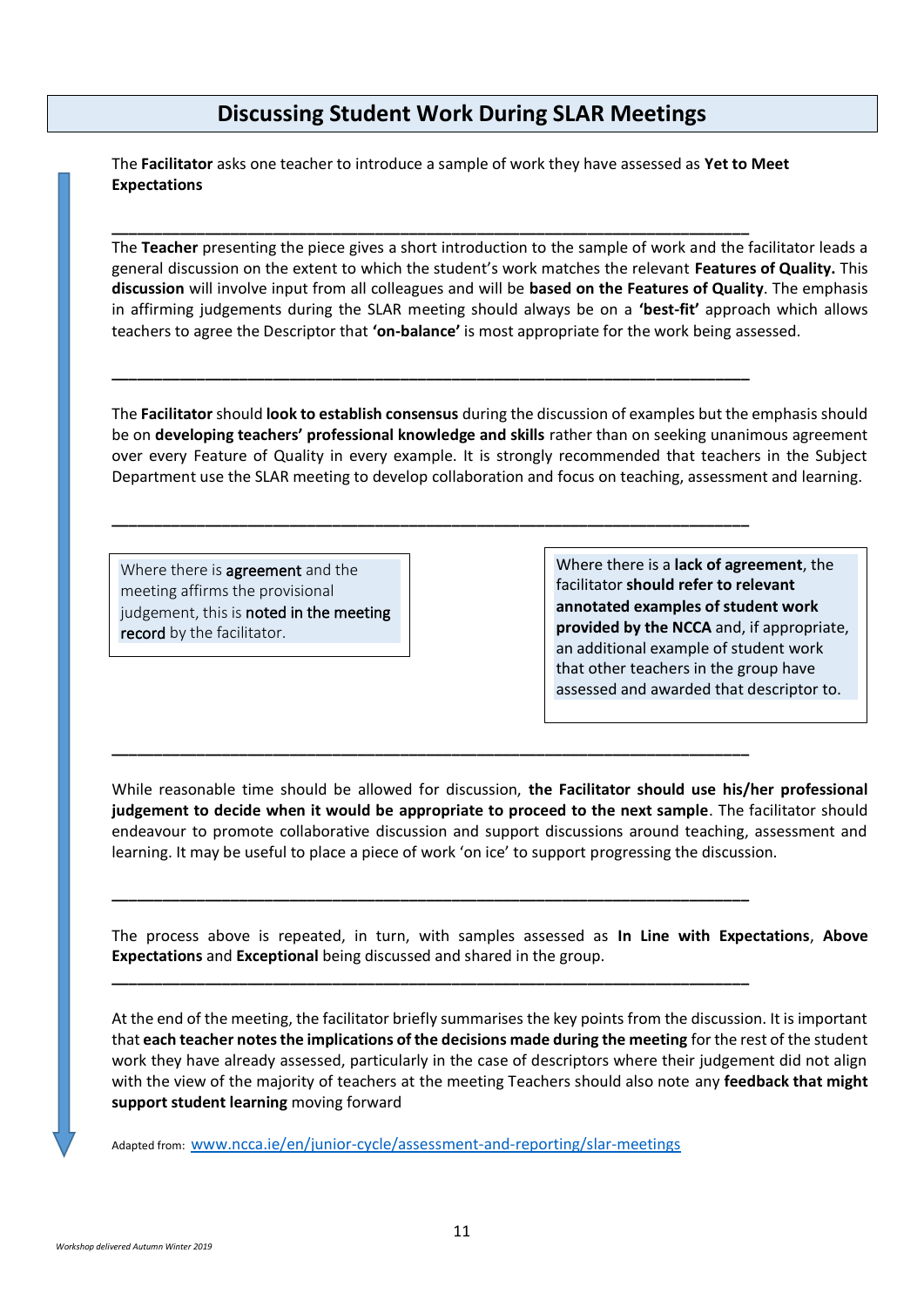# **Key dates for Classroom-Based Assessments**



An Chomhairle Náisiúnta Curaclaim agus Measúnachta<br>National Council for Curriculum and Assessment

### Key dates for Classroom-Based Assessments 2019/2020

The window within which schools can complete Classroom-Based Assessments, SLAR meetings and Assessment Tasks (where relevant) is provided below. Classroom-Based Assessments must be completed within the time period allocated (e.g. 3 weeks, 4 weeks) as specified in the Assessment Guidelines for each subject. The SLAR meeting should take place no more than a month after completion of the CBA.

#### Student cohort 2017-2020 (3rd years)

Junior Cycle English, Science, Business Studies, Modern Foreign Languages, Visual Art and Gaeilge Classroom-Based Assessments and Assessment Task (where applicable)

| CBA1 Gaeilge date for portfolio completion                                                                                | Friday 22 <sup>nd</sup> November 2019                           |
|---------------------------------------------------------------------------------------------------------------------------|-----------------------------------------------------------------|
| Latest date for award of provisional descriptors by the teacher                                                           | Friday 29th November 2019                                       |
| Latest date for completion of Subject Learning and Assessment<br>Review and for award of final descriptors by the teacher | Friday 6th December 2019                                        |
| CBA2 Visual Art window for completion                                                                                     | Monday September 9th 2019 -                                     |
|                                                                                                                           | Friday 29th November 2019                                       |
| Latest date for award of provisional descriptors by the teacher                                                           | Friday 6 <sup>th</sup> December 2019                            |
| Latest date for completion of Subject Learning and Assessment<br>Review and for award of final descriptors by the teacher | Friday 13th December 2019                                       |
|                                                                                                                           |                                                                 |
| CBA2 Science, Business Studies window for completion                                                                      | Monday 18th November 2019 -<br>Friday 13th March 2020           |
| CBA2 English, MFL earliest date for collection/portfolio completion<br>latest date for collection/portfolio completion    | Friday 6 <sup>th</sup> December 2019<br>Friday 13th March 2020  |
| CBA2 Gaeilge window for completion                                                                                        | Monday 6 <sup>th</sup> January 2020 -<br>Friday 13th March 2020 |
| Earliest date for commencement of Assessment Task                                                                         | Monday 6 <sup>th</sup> January 2020                             |
| Latest date for completion of Assessment Task                                                                             | Monday 23rd March 2020                                          |
| Latest date for award of provisional descriptors by the teacher                                                           | Friday 27th March 2020                                          |
| Latest date for completion of Subject Learning and Assessment<br>Review and for award of final descriptors by the teacher | Friday 3rd April 2020                                           |

#### Student cohort 2018 - 2021 (2<sup>nd</sup> years)

Junior Cycle English, Science, Business Studies, Modern Foreign Languages, Visual Art, Maths, Music, History, Geography, Home Economics Classroom-Based Assessment 1

| CBA1 <sup>1</sup> window for completion English, Science, Business Studies,<br>Modern Foreign Languages, Visual Art, Maths, History, Geography | Monday 6 <sup>th</sup> January 2020 to<br>Friday 15th May 2020  |  |
|------------------------------------------------------------------------------------------------------------------------------------------------|-----------------------------------------------------------------|--|
| CBA1 Music latest date for portfolio completion                                                                                                | Friday 15th May 2020                                            |  |
| CBA1 Home Economics window for completion                                                                                                      | Monday 4 <sup>th</sup> November 2019<br>to Friday 15th May 2020 |  |
| Latest date for award of provisional descriptors by the teacher                                                                                | Wednesday 20th May 2020                                         |  |
| Latest date for completion of Subject Learning and Assessment<br>Review and for award of final descriptors by the teacher                      | Wednesday 27th May 2020                                         |  |

<sup>1</sup> A 14-week window is available for Visual Art CBA1 with themes issued by the NCCA on 6<sup>th</sup> January 2020.

#### *Available at:* [https://www.ncca.ie/media/3959/junior\\_cycle\\_key\\_dates\\_2019\\_2020.pdf](https://www.ncca.ie/media/3959/junior_cycle_key_dates_2019_2020.pdf)

*A Leagan Gaeilge version of these dates are also available at:* [https://www.curriculumonline.ie/getmedia/22cdbb55-df21-4068-95f7-](https://www.curriculumonline.ie/getmedia/22cdbb55-df21-4068-95f7-bf12a78ef443/Junior_Cycle_Key_Dates_GA.pdf)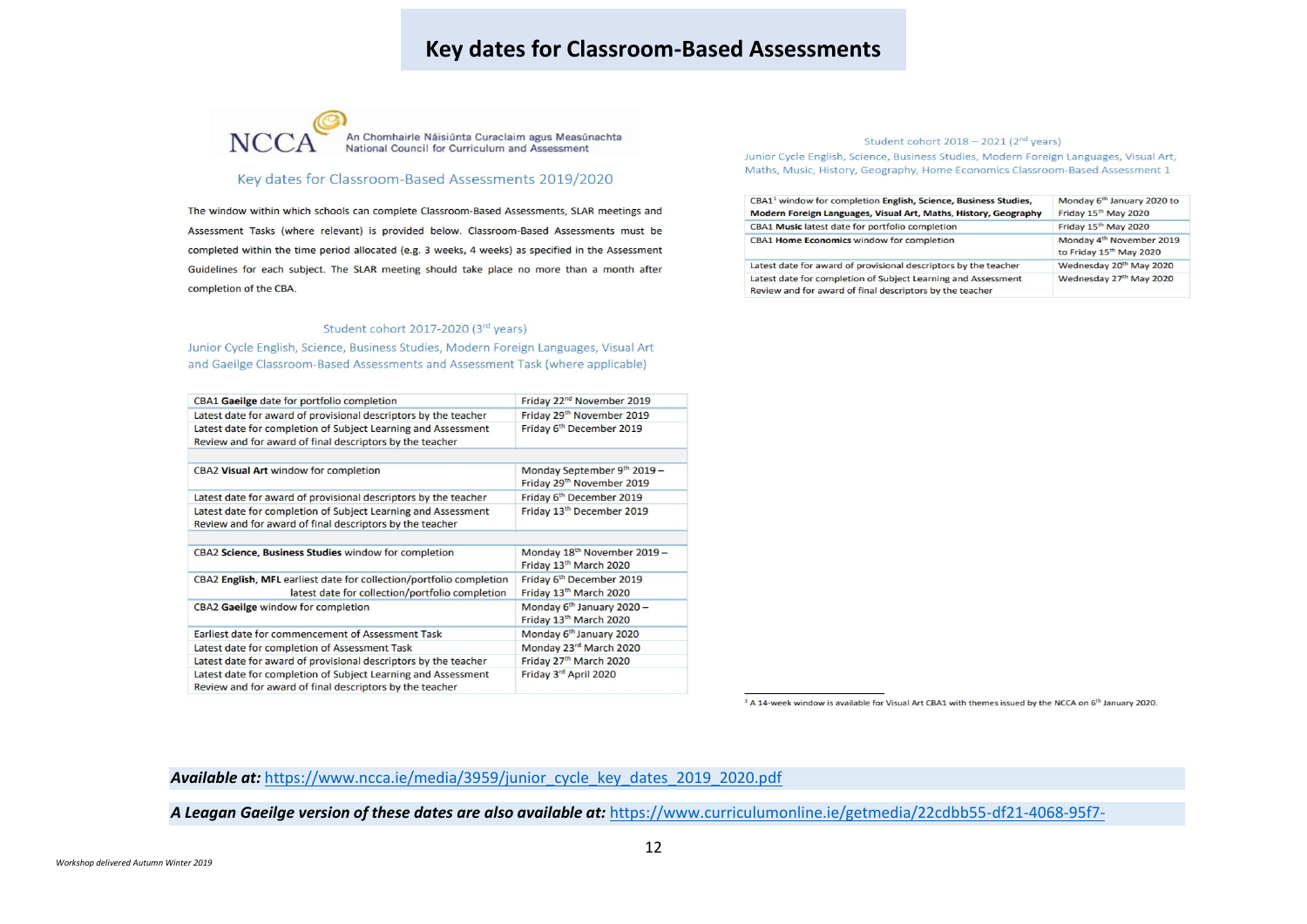# **Student Work for SLAR Meeting: Teacher Template**

Each teacher should submit four samples of student work for the Subject Learning and Assessment Review Meeting. Where feasible, these samples should **contain an example at each of the four descriptor levels.** The information will be used to create a running order for our upcoming Subject Learning and Assessment Review (SLAR) meeting. As we may not have time to discuss all the samples, please number the pieces 1 to 4. Number 1 should indicate the sample that you would most like to discuss.

Please submit your samples with a copy of this template to me by

Nam**e of Teacher: \_\_\_\_\_\_\_\_\_\_\_\_\_\_\_\_\_\_\_\_\_\_\_\_ Class Group: \_\_\_\_\_\_\_\_\_\_\_\_\_\_\_\_\_\_\_\_\_\_\_\_\_\_\_\_\_\_\_** 

|                 | Format:                            | <b>Sample Shared via:</b> |
|-----------------|------------------------------------|---------------------------|
|                 | Topic/Title:                       |                           |
| Sample 1        | <b>Provisional Descriptor:</b>     |                           |
|                 | <b>Preference for use at SLAR:</b> |                           |
|                 | Format:                            | <b>Sample Shared via:</b> |
|                 | Topic/Title:                       |                           |
| <b>Sample 2</b> | <b>Provisional Descriptor:</b>     |                           |
|                 | <b>Preference for use at SLAR:</b> |                           |
|                 | Format:                            | <b>Sample Shared via:</b> |
|                 |                                    |                           |
|                 | Topic/Title:                       |                           |
| Sample 3        | <b>Provisional Descriptor:</b>     |                           |
|                 | <b>Preference for use at SLAR:</b> |                           |
|                 | Format:                            | <b>Sample Shared via:</b> |
|                 | Topic/Title:                       |                           |
| Sample 4        | <b>Provisional Descriptor:</b>     |                           |
|                 | <b>Preference for use at SLAR:</b> |                           |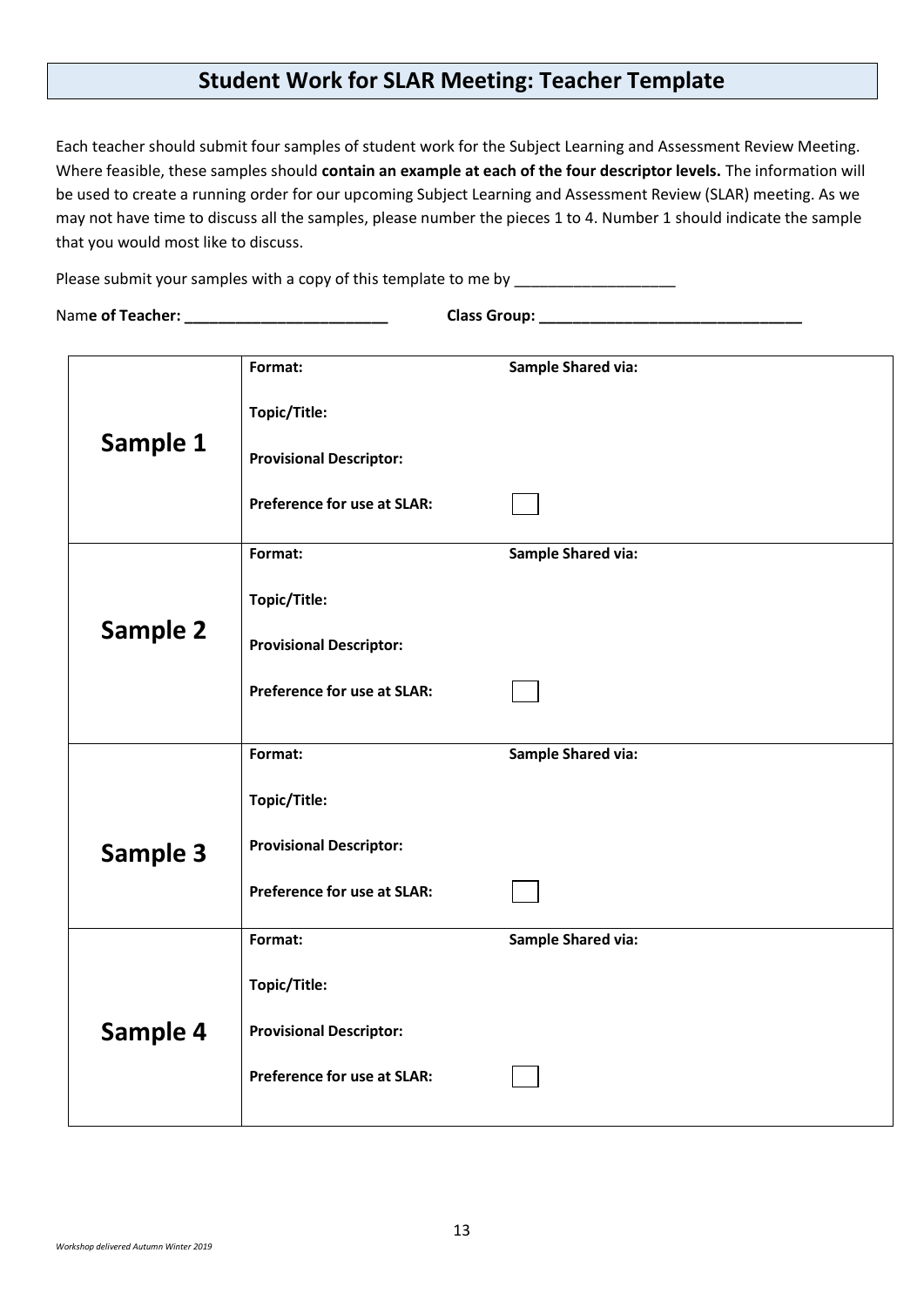## **Acceptable Usage Policies and Storing Student Work**

During their Junior Cycle journey, students may produce work themselves and store it online or may have work recorded and stored by their teachers. In Business Studies, this occurs for example as part of CBA2, the Presentation. In English, this occurs as part of the Oral Communication CBA.

In all instances teachers and schools are required to act in accordance with the school's Acceptable Usage Policy (AUP). The school's AUP must be cognisant of data and child protection guidelines. Boards of Management, School Management and teaching staff all have a role to play in the safe recording and storage of student work.

Section 1.13.2 of the Child Protection Procedures sets out the duties relating to 'data controllers' and states that the Data Protection Acts 1988 and 2003 "requires both data controllers and data processors to protect the data they keep, and imposes on them a special duty of care in relation to the individuals about whom they keep such data." (pg 12). Some Frequently Asked Questions regarding AUPs are dealt with at [https://www.webwise.ie](https://www.webwise.ie/)

'Samples of Oral Communication by students will be recorded for discussion at the Subject Learning and Assessment Review meetings. An example at each of the four descriptor levels, where feasible, will be needed for this purpose. Any audio or audio-visual recording device, such as a tablet, mobile phone, laptop or video camera, available in the school can be used for this purpose. The recording should take place with cognisance of child protection guidelines and in line with the school's acceptable use policy.'

*Junior Cycle Modern Foreign Languages Assessment Guidelines Pg. 16*

'Teachers' professional judgement underpinned by a good understanding of the Features of Quality, with knowledge of the students' strengths and areas for development, will be important factors in identifying the sample of students to be recorded. Any audio or audio-visual recording device, such as a tablet, mobile phone, laptop or video camera, available in the school can be used. School rather than personal devices should be used. The recording should take place with cognisance of child protection guidelines and in line with the school's acceptable use and GDPR policies.'

## *Junior Cycle English Assessment Guidelines Pg. 17*

'In some instances, students' work, developed as part of the CBA process, may need to be recorded and/or stored online. For example, teachers will record samples of presentations made by students which will be used for discussion at the Subject Learning and Assessment Review meetings. In all instances, when recording and storing students' work, teachers and schools are required to act in accordance with the General Data Protection Regulation (GDPR), in force since 25 May 2018, and child protection requirements.'

*Department of Education and Skills Circular 55/2019 p.18*



*Scan the QR Code to access the Webwise website for further information on Acceptable Usage Policies*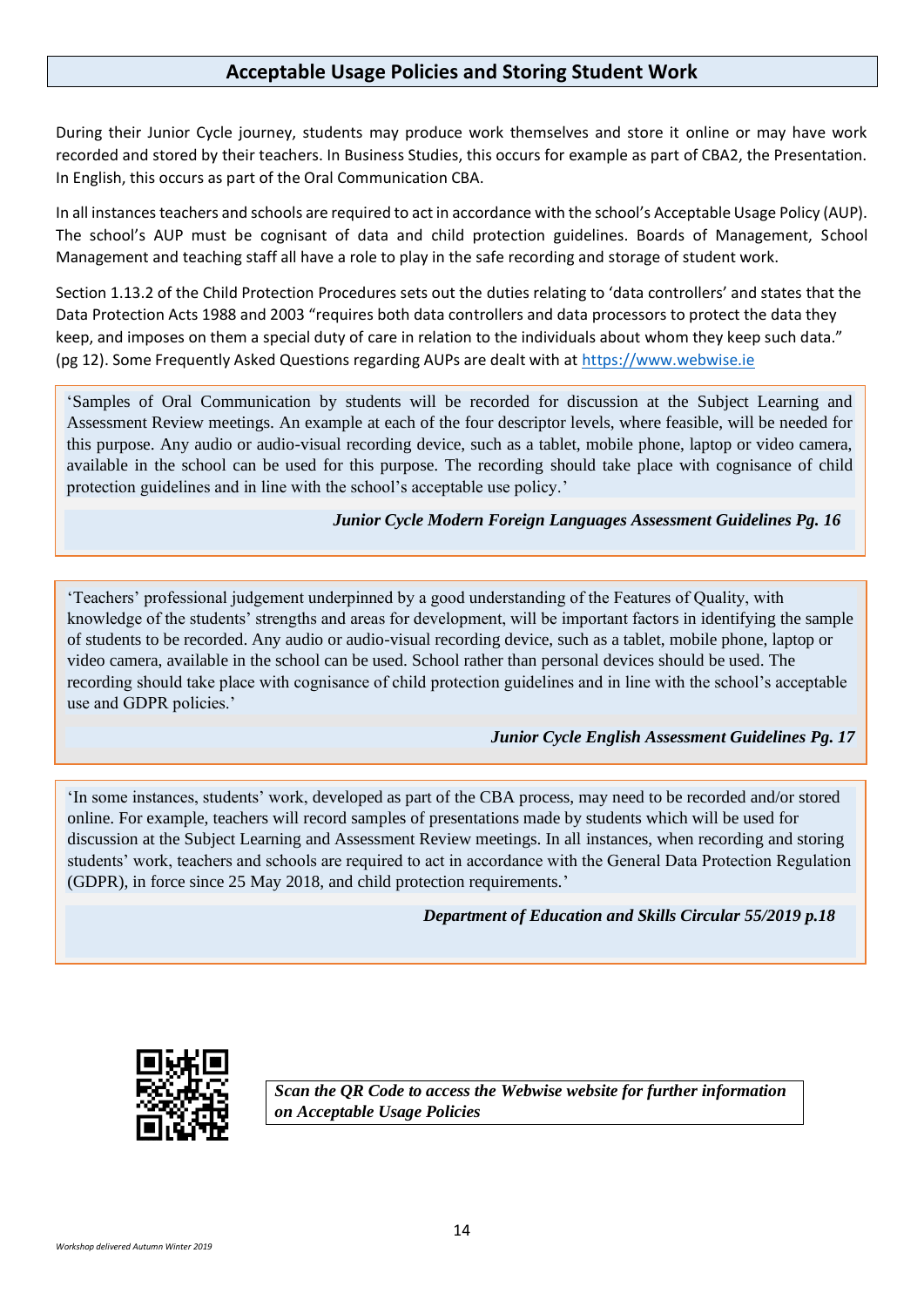| <b>Action Point/ Observation</b> | <b>Support for my Role as Facilitator</b> | <b>Support for Subject/Professional</b><br>Learning |
|----------------------------------|-------------------------------------------|-----------------------------------------------------|
|                                  |                                           |                                                     |
|                                  |                                           |                                                     |
|                                  |                                           |                                                     |
|                                  |                                           |                                                     |
|                                  |                                           |                                                     |
|                                  |                                           |                                                     |
|                                  |                                           |                                                     |
|                                  |                                           |                                                     |
|                                  |                                           |                                                     |
|                                  |                                           |                                                     |
|                                  |                                           |                                                     |
|                                  |                                           |                                                     |
|                                  |                                           |                                                     |